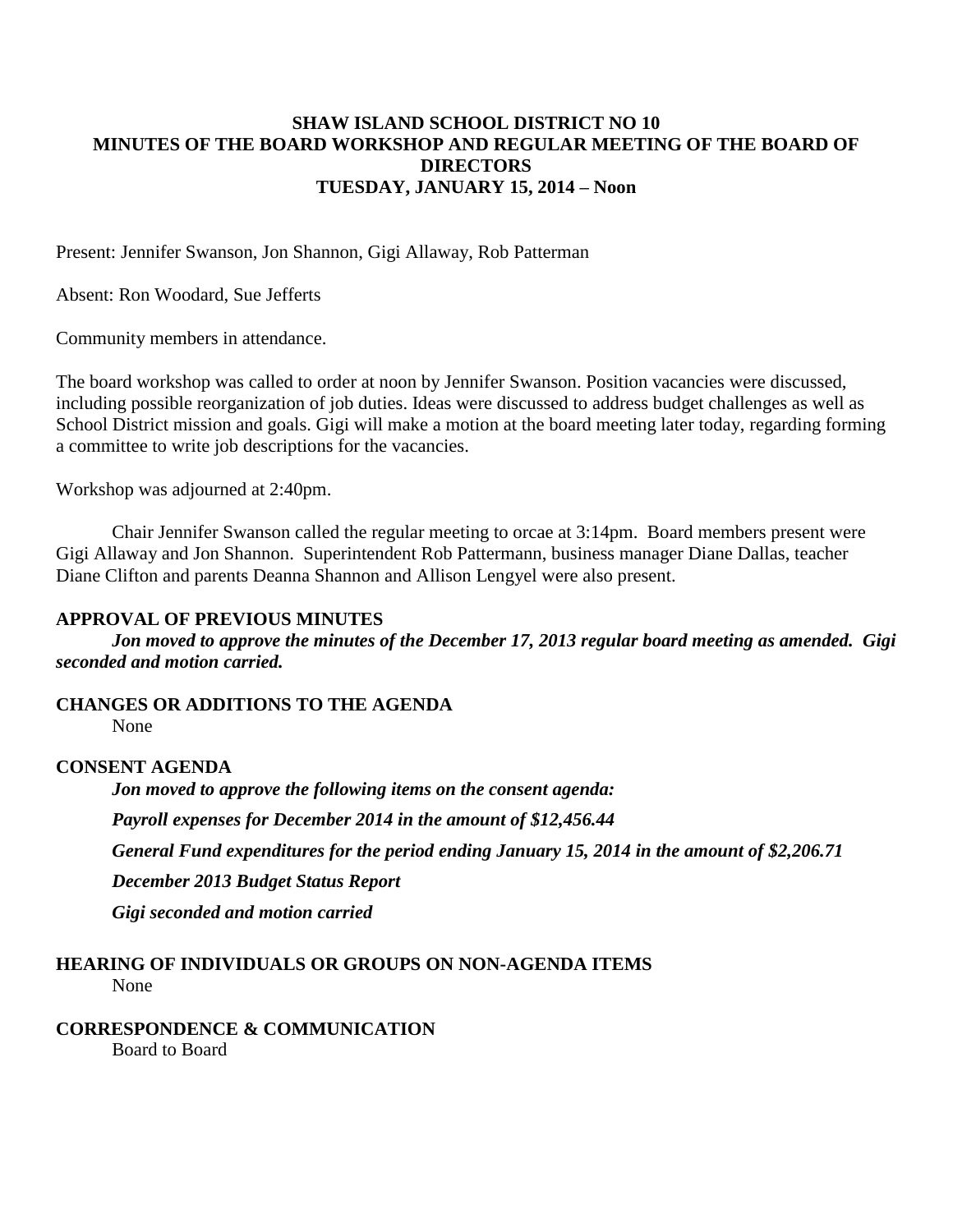### **Minutes of the January 15, 2014 Regular Meeting of the Board Page 2**

#### **STUDENT REPRESENATIVE REPORT**

January is Board Appreciation Month and the students made "fortune cookies" for all the board members.

#### **TEACHER'S REPORT**

Diane reported on what projects her students have been working on.

## **LEGISLATIVE REPORT**

None

#### **SUPERINTENDENT'S REPORT**

All items are included on the agenda.

### **PROGRAM & CURRICULUM**

*After a second reading of policy 200-23 Highly Capable Programs, Gig moved to adopt. Jon seconded and motion carried. After a second reading, Jon moved to adopt Policy 400-5 Regulation of Dangerous Weapons on School Premise. Gigi seconded and motion carried.*

*Gig moved to approve the overnight field trip for the Robotics Competition. Jon seconded and motion carried.*

#### **PERSONNEL**

None

#### **BUSINESS MANAGER'S REPORT**

None

#### **BUDGET & FISCAL MATTERS**

None

#### **GENERAL**

The board reviewed the annual goals that were adopted in August 2013. No changes were made outside of a grammatical error.

Potential Action Items from Board Retreat – Gigi moved to form a committee consisting of two board members and Rob. The committee will work on establishing job descriptions for a Business/Office Manager, Lead Teacher and Instructional Aide. Motion carried. Jennifer and Jon volunteered to be on the committee.

Rob gave a brief construction project update.